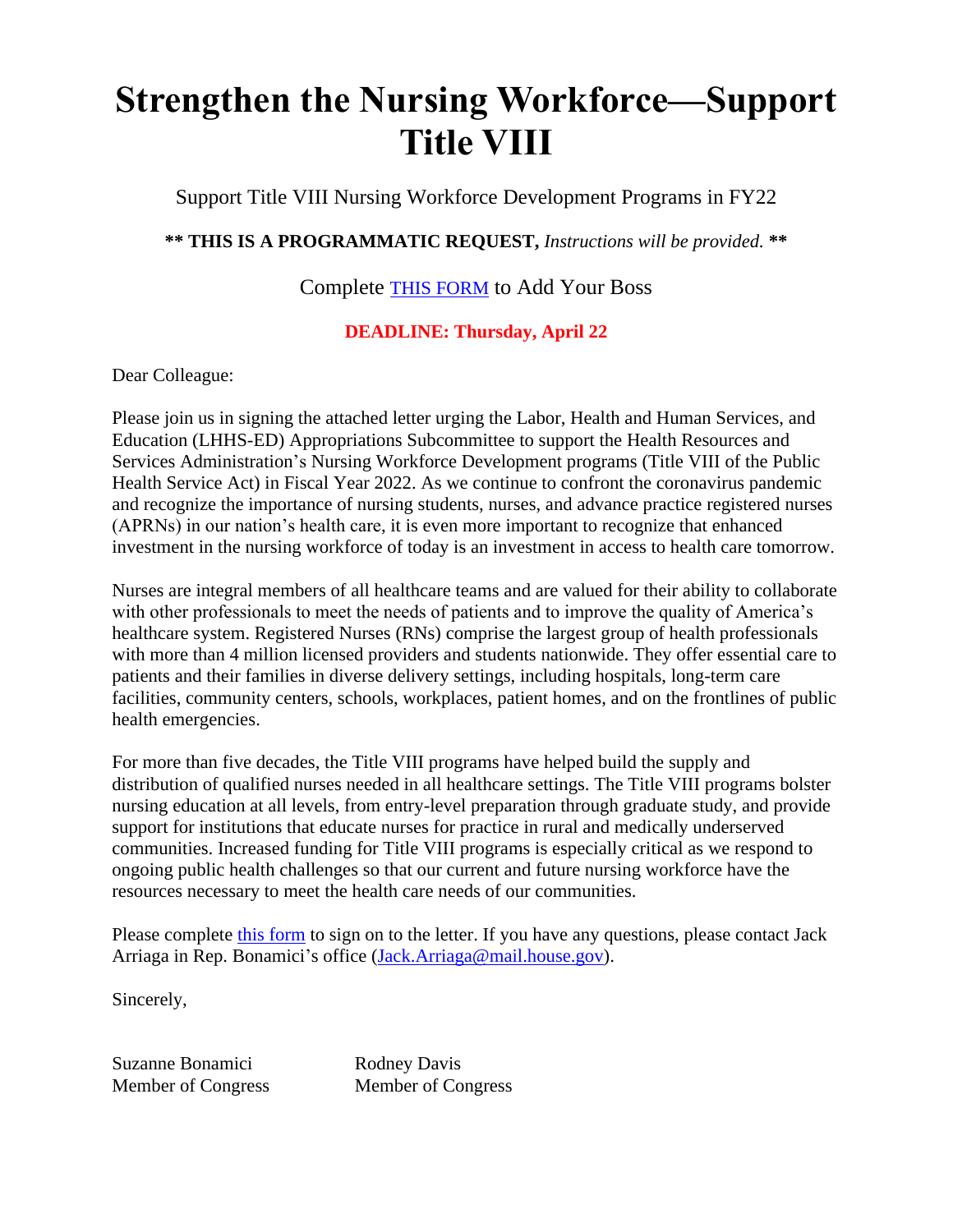April XX, 2021

The Honorable Rosa DeLauro The Honorable Tom Cole Chair Ranking Member Appropriations Committee Appropriations Committee United States House of Representatives United States House of Representatives Washington, DC 20515 Washington, DC 20515

Subcommittee on Labor-HHS-Education Subcommittee on Labor-HHS-Education

Dear Chairwoman DeLauro and Ranking Member Cole:

As our country continues to address the COVID-19 pandemic with nurses, nursing students, and Advanced Practice Registered Nurses (APRNs) on the frontlines, we respectfully request that you invest in the nation's health by providing \$530 million for the Nursing Workforce Development Programs (Title VIII of the Public Health Service Act, administered by HRSA) in the Fiscal Year 2022 Labor, Health and Human Services, Education, and Related Agencies appropriations bill.

With more than four million Registered Nurses (RNs), APRNs, and other nurses with graduate degrees nationwide, the nursing profession makes up the largest sector of the healthcare workforce and are essential members of the health professions team. During the ongoing public health emergency, we have witnessed how vital our nation's nurses are to the health of all communities, particularly in rural and underserved areas. The RN and APRN pipelines rely on Title VIII program support to advance all aspects of the nursing workforce demand, including education, practice, recruitment, and retention. Title VIII programs bolster education at all levels, from entry-level preparation through graduate study. Further, these programs support academic institutions and the nurse faculty who prepare today's nursing students to be tomorrow's frontline providers.

It is now more critical than ever that communities across the country have access to equitable, evidence-based, high-quality, and timely care. Title VIII programs advance this endeavor by fostering training and employment opportunities to serve those most in need. For example, in Academic Year 2018-2019, the Title VIII Advanced Nursing Education (ANE) program supported 2,324 students, of which 62 percent received training in primary care settings. An additional 3,658 nursing students were supported under the Advanced Nursing Education Workforce (ANEW) program.

The Nursing Workforce Diversity program's success provides another great example of the Title VIII program's value. This program has increased opportunities for individuals who are from underrepresented groups and from disadvantaged backgrounds, with more than 11,000 students supported in Academic Year 2018-2019 alone. Additionally, program grantees worked with 789 training sites in medically underserved communities and primary care settings, providing 7,371 clinical training experiences.